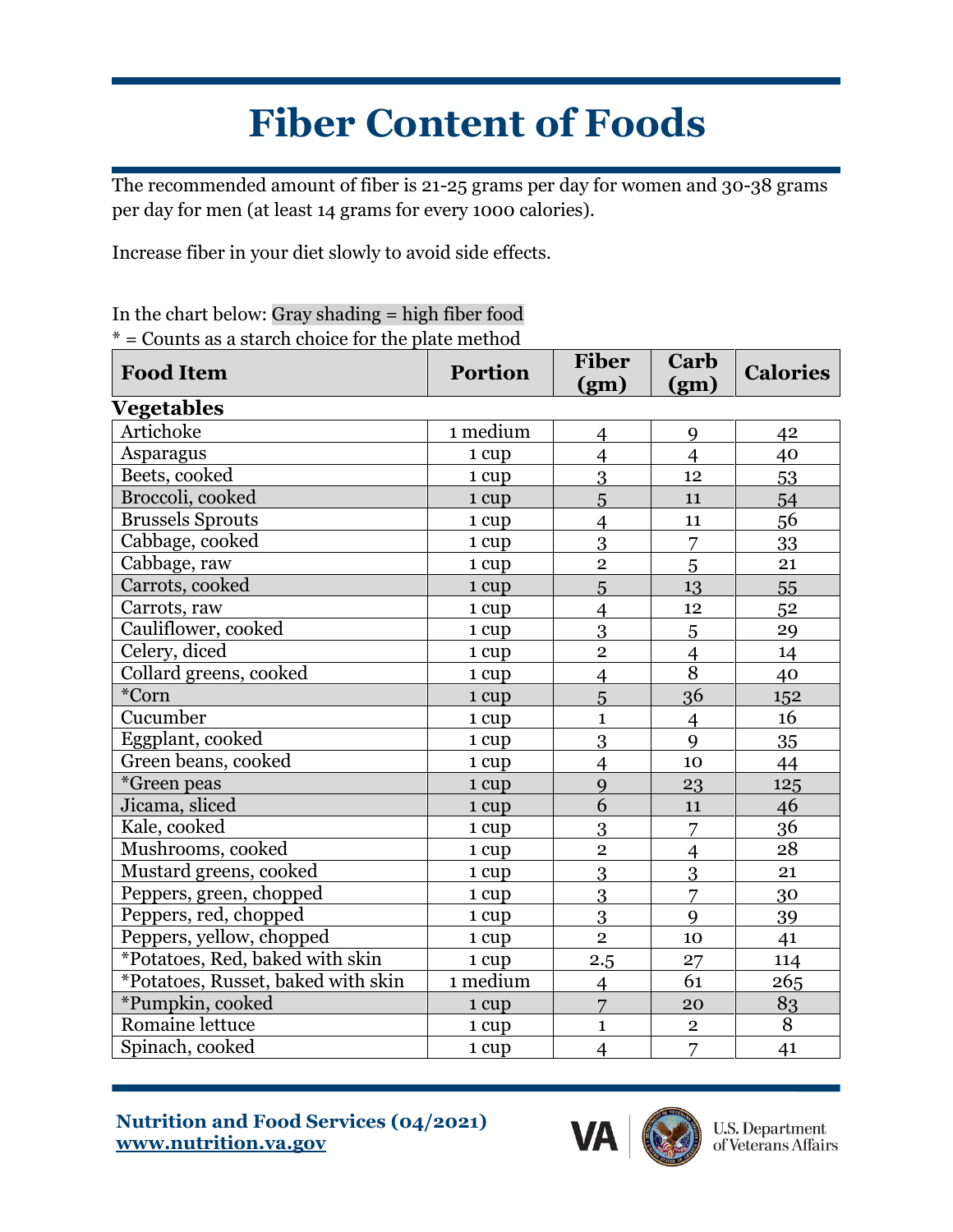| <b>Food Item</b>           | <b>Portion</b> | <b>Fiber</b><br>(gm) | Carb<br>(gm)   | <b>Calories</b> |
|----------------------------|----------------|----------------------|----------------|-----------------|
| Spinach, raw               | 1 cup          | $\mathbf{1}$         | $\mathbf{1}$   | 7               |
| *Sweet Potato, mashed      | 1 cup          | $\overline{6}$       | 42             | 272             |
| *Sweet Potato, baked       | 1 medium       | $\overline{4}$       | 25             | 164             |
| Tomato sauce/ puree        | 1 cup          | $\overline{4}$       | 18             | 78              |
| Tomatoes, cooked           | 1 cup          | $\overline{2}$       | 10             | 43              |
| Tomatoes, raw, chopped     | 1 cup          | $\overline{2}$       | 7              | 32              |
| Turnip greens, cooked      | 1 cup          | 5                    | $\overline{6}$ | 29              |
| Winter squash, baked       | 1 cup          | 9                    | 29             | 112             |
| Zucchini with skin, cooked | 1 cup          | $\overline{2}$       | 7              | 27              |
| Fruits                     |                |                      |                |                 |
| Apple, red                 | 1 medium       | 3                    | 19             | 72              |
| Apricots                   | 3 whole        | $\overline{2}$       | 12             | 50              |
| Avocado                    | $1/2$ average  | $\overline{5}$       | 6              | 120             |
| Banana                     | $1$ medium     | $\overline{3}$       | 27             | 105             |
| <b>Blackberries</b>        | 1 cup          | $\overline{8}$       | 14             | 62              |
| <b>Blueberries</b>         | 1 cup          | $\overline{4}$       | 21             | 83              |
| Cantaloupe                 | 1 cup cubes    | $\mathbf{1}$         | 13             | 54              |
| Grapefruit                 | 1 large        | $\overline{2}$       | 13             | 53              |
| Grapes                     | 1 cup          | $\mathbf{1}$         | 27             | 104             |
| Honeydew                   | 1 cup cubes    | $\mathbf{1}$         | 16             | 64              |
| Kiwi                       | 1 large        | 3                    | 13             | 56              |
| Mango                      | $1/2$ large    | $\overline{2}$       | 18             | 67              |
| Nectarine                  | 1 large        | 3                    | 16             | 69              |
| Orange                     | 1 large        | $\overline{4}$       | 22             | 86              |
| Papaya                     | $1/2$ large    | 3                    | 19             | 74              |
| Peach                      | 1 large        | $\overline{2}$       | 15             | 61              |
| Pear                       | 1 medium       | 5                    | 26             | 96              |
| Pineapple                  | 1 cup diced    | $\overline{2}$       | 22             | 83              |
| Plums                      | 2 small        | $\overline{2}$       | 15             | 61              |
| Prunes                     | 3 whole        | $\overline{2}$       | 16             | 60              |
| Raspberries                | 1 cup          | $\overline{8}$       | 15             | 64              |
| <b>Strawberries</b>        | 1 cup sliced   | 3                    | 13             | 53              |
| Tangerine                  | 1 medium       | $\overline{2}$       | 12             | 47              |
| Watermelon                 | 1 cup balls    | $\mathbf{1}$         | 12             | 46              |



U.S. Department<br>of Veterans Affairs